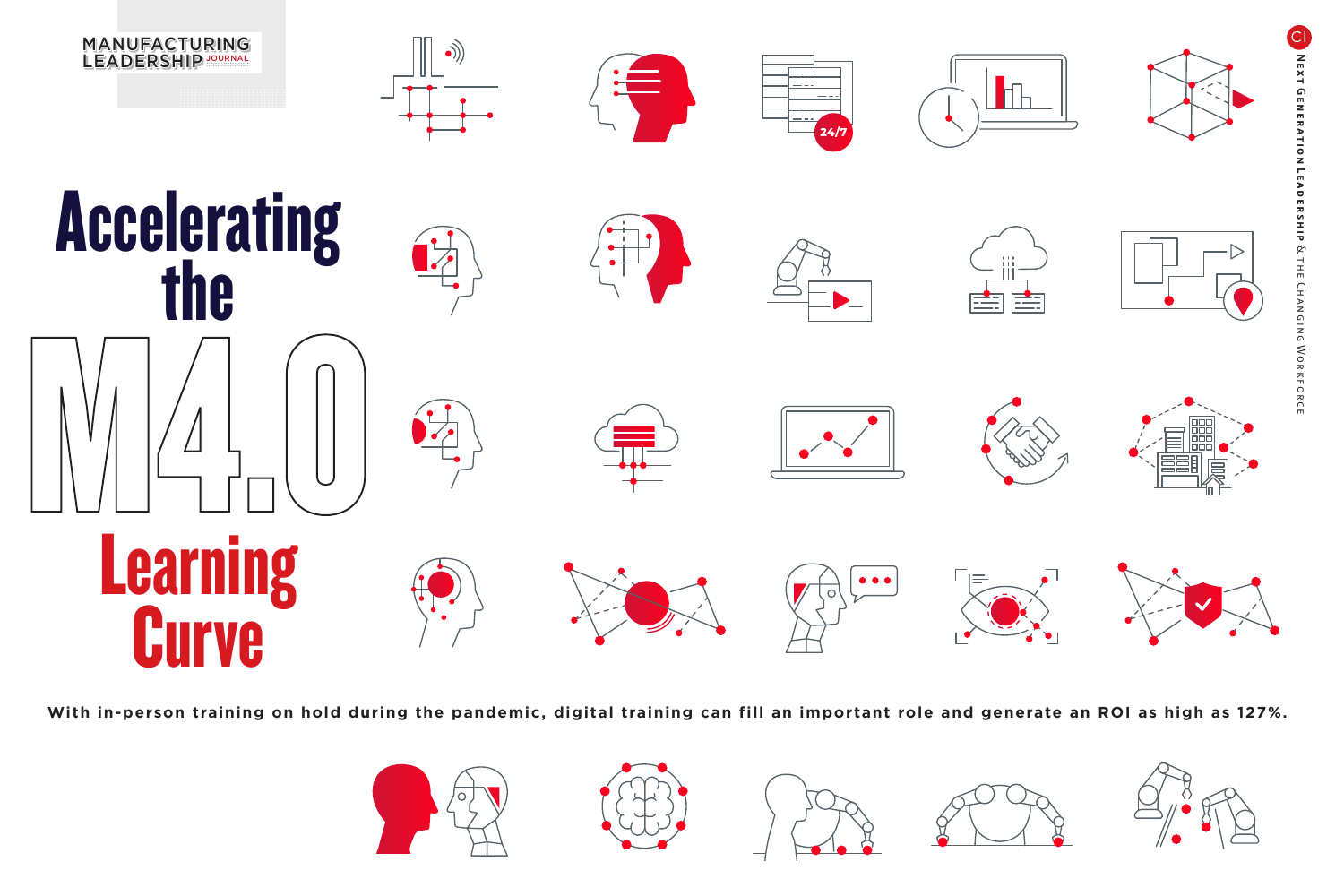# MANUFACTURING LEADERSHIP JOURNAL

HE LONG-STANDING NEED FOR SKILLED TECHNICIANS ON THE factory floor has become an urgent concern. While worker shortage was already a chronic problem for manufacturers, the pandemic introduced a further element of turmoil for recruiting, hiring, and training new or existing talent. As many manufacturers are either resuming normal operations after a shutdown or experiencing a sharp uptick in demand for their products, this strug-

gle has become all the more apparent. T

While the pandemic put a pause on bringing job recruits into production facilities, it also accelerated the number of older workers entering retirement. This further amplifies the knowledge gap that already existed between those older skilled workers and newer workers with less experience.

A study from Deloitte and the Manufacturing Institute had already projected the skills gap crisis to result in an estimated 2.4 million unfilled positions between 2018 and 2028. The same study concluded that the current talent shortage was caused by three key factors: A lack of skill sets to support the implementation of advanced technology, a negative perception toward manufacturing career paths, and the ongoing retirement of baby boomers. All three realities present major challenges for companies that are looking to capitalize on automation, augmented reality, cloud-based technology, and other aspects of Manufacturing 4.0.

## *Digital Training Presents Opportunity*

espite these layers of challenges,<br>there is a silver lining for manu-<br>facturers. Digital production tech-<br>pologies and digital learning platforms are there is a silver lining for manufacturers. Digital production technologies and digital learning platforms are creating new opportunities and introducing entirely new ways to educate and train work-

ers. By prioritizing ongoing digital training, manufacturers can retain and transfer crucial skills between workers, help technicians develop the hard and soft skills that they need to succeed in the new digital factory, and recruit young, essential talent by presenting them with the digital workplace tools they demand. This is key to changing public perception about an industry that many young workers have ignored because they do not feel it offers a highly digital work experience.

Training is not only key to acquiring knowledge, but it also has a direct impact on future job performance, workplace safety, equipment OEE, and overall job satisfaction/ employee retention. A robust digital training program can be essential to meeting production goals and ultimately increasing profitability.

## *Rapid Knowledge Transfer*

with the current events have im-<br>pacted manufacturing in a<br>multitude of ways, training<br>remains an ongoing and urgent need Digital pacted manufacturing in a multitude of ways, training remains an ongoing and urgent need. Digital networks have enabled remote learning and in some cases have made training more efficient. For example, ATS has been using technical simulators for years to train technicians and help them gain troubleshooting experience with highly complex production machinery. However, the pandemic has caused training providers to pivot and add more virtual learning to existing training programs.

Because ATS deploys technicians to a variety of production facilities across the nation, training must be available in each location. While training was once conducted in-person in a classroom setting, ATS now sends digital training packages to its job sites. These packages include a training simulator, camera and speakers. Students at different locations then interact with the simulator as an instructor guides them virtually.

The major benefit of virtual instruction is that it drastically improves the teacher-to-student ratio. Previously, in-person training consisted of one instructor teaching between 6-10 technicians at a time. But with virtual training, remote instructors can teach a significantly higher number of technicians in less time. This results in a ripple effect of knowledge transfer that greatly expands informational outreach and allows high-level technicians to share their expertise far and wide before retiring. Preserving this knowledge as part of a digital learning library and accelerating the learning curve for newer workers allows companies to work against the ticking clock and bridge the skills gap between generations.

### *Custom Program, Maximum Results*

**O**ne way to structure a custom digital skills program is to administer<br>a skills assessment to each techni-<br>cian. This assessment will validate the overtal skills program is to administer a skills assessment to each technician. This assessment will validate the over-

**Time is certainly of the essence for manufacturers as seniorlevel technicians continue to retire and leave the workforce.**

.......................................................... .......................................................... .......................................................... .......................................................... .......................................................... .......................................................... .......................................................... ..........................................................

all skill gaps and identify individual areas for development. A robust program should include everything from broad introductory topics for newer, less experienced workers to highly advanced courses for more senior team members. Each technician can then be assigned an education outline to complete throughout the year or within another established timeline. This then becomes a renewable training program that manufacturers can use to track progress and document training records.

Managing training on an individual basis ensures that every worker receives the specific training he or she needs to excel on the factory floor. It eliminates the broad, guess-and-check strategy that can cause companies to waste time and money teaching skills that technicians already know. This cost-effective approach matches each technician to the appropriate courses and ensures that each training investment is one well spent.

## *How To Attract Younger Talent*

tigmas surrounding the manufacturing industry have undoubtedly con-<br>tributed to the talent shortage. Often<br>regarded as labor-intensive monotonous ing industry have undoubtedly contributed to the talent shortage. Often regarded as labor-intensive, monotonous, and unlucrative, the industry is struggling to generate appeal and recruit top talent. By investing in technical training, companies can gain new ground in highlighting and developing advanced skills that define the digital factory.